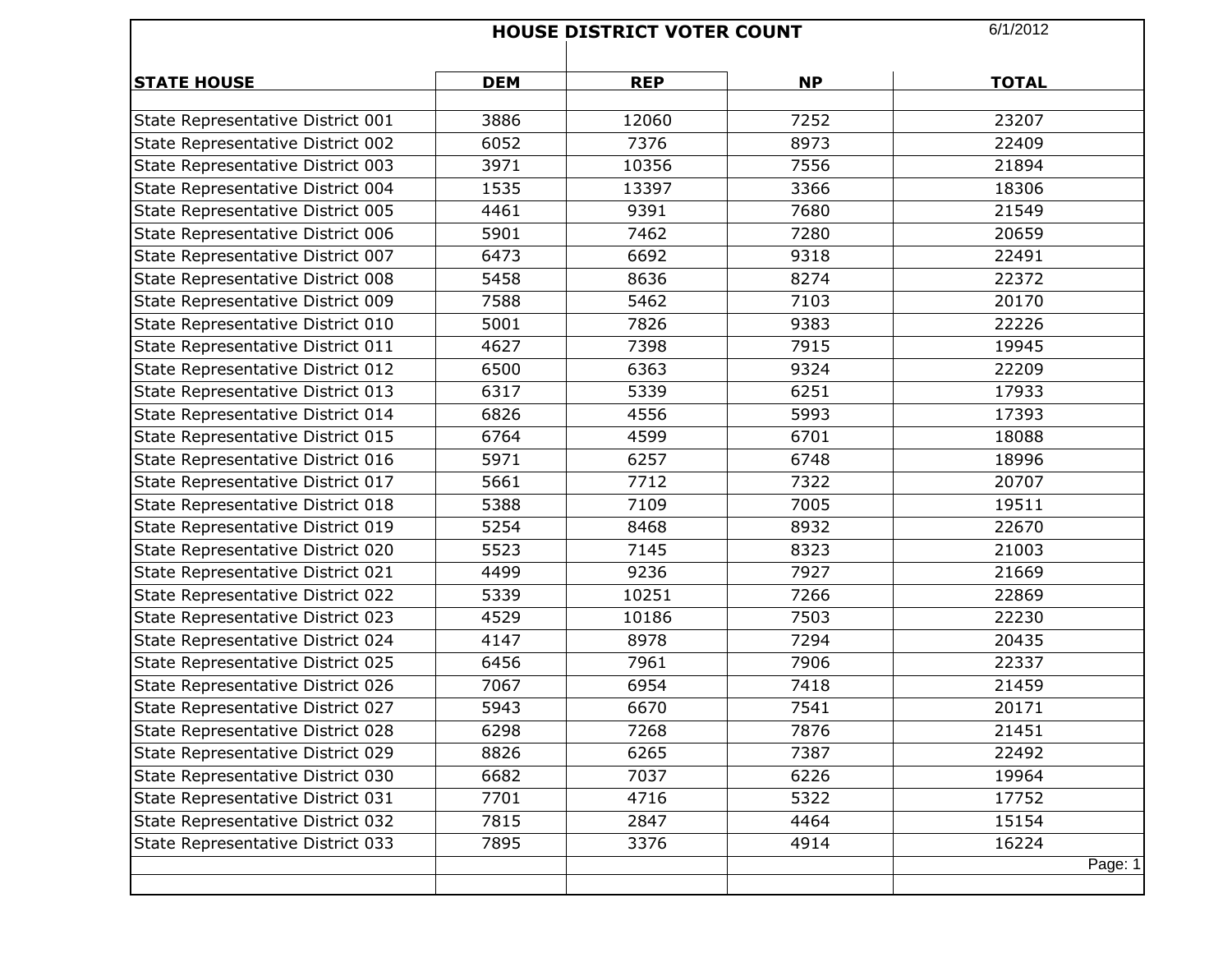|                                                                        |            | <b>HOUSE DISTRICT VOTER COUNT</b> | 6/1/2012  |              |
|------------------------------------------------------------------------|------------|-----------------------------------|-----------|--------------|
| <b>STATE HOUSE</b>                                                     | <b>DEM</b> | <b>REP</b>                        | <b>NP</b> | <b>TOTAL</b> |
| State Representative District 034                                      | 8527       | 3902                              | 5414      | 17893        |
| State Representative District 035                                      | 7767       | 2345                              | 4091      | 14235        |
| State Representative District 036                                      | 9392       | 5478                              | 5776      | 20683        |
| State Representative District 037                                      | 5723       | 8836                              | 6586      | 21174        |
|                                                                        | 6505       | 6751                              | 6041      | 19320        |
| State Representative District 038<br>State Representative District 039 | 5660       | 8780                              | 6480      |              |
|                                                                        |            |                                   |           | 20945        |
| State Representative District 040                                      | 6661       | 8090                              | 5824      | 20598        |
| State Representative District 041                                      | 10628      | 5441                              | 5090      | 21207        |
| State Representative District 042                                      | 6771       | 7772                              | 6163      | 20737        |
| State Representative District 043                                      | 7112       | 8296                              | 5542      | 20962        |
| State Representative District 044                                      | 4723       | 8162                              | 8767      | 21663        |
| State Representative District 045                                      | 7262       | 5524                              | 8506      | 21360        |
| State Representative District 046                                      | 7044       | 5711                              | 8458      | 21299        |
| State Representative District 047                                      | 6667       | 6827                              | 8843      | 22355        |
| State Representative District 048                                      | 6391       | 7296                              | 8333      | 22036        |
| State Representative District 049                                      | 5067       | 7458                              | 8548      | 21091        |
| State Representative District 050                                      | 4478       | 9069                              | 7966      | 21529        |
| State Representative District 051                                      | 5986       | 6418                              | 8410      | 20828        |
| State Representative District 052                                      | 6749       | 5470                              | 9189      | 21416        |
| State Representative District 053                                      | 7728       | 4931                              | 9213      | 21884        |
| State Representative District 054                                      | 4539       | 8735                              | 8258      | 21541        |
| State Representative District 055                                      | 5857       | 6878                              | 7412      | 20170        |
| State Representative District 056                                      | 5591       | 6825                              | 8259      | 20680        |
| State Representative District 057                                      | 7652       | 5823                              | 8416      | 21907        |
| State Representative District 058                                      | 8447       | 4844                              | 9397      | 22701        |
| State Representative District 059                                      | 6060       | 5644                              | 7879      | 19634        |
| State Representative District 060                                      | 6250       | 7450                              | 8335      | 22053        |
| State Representative District 061                                      | 7329       | 4317                              | 7565      | 19220        |
| State Representative District 062                                      | 9430       | 2616                              | 7161      | 19219        |
| State Representative District 063                                      | 5394       | 6823                              | 9977      | 22207        |
| State Representative District 064                                      | 6093       | 4776                              | 8547      | 19426        |
| State Representative District 065                                      | 9367       | 5116                              | 7141      | 21663        |
| State Representative District 066                                      | 7570       | 6640                              | 7871      | 22111        |
|                                                                        |            |                                   |           | Page: 2      |